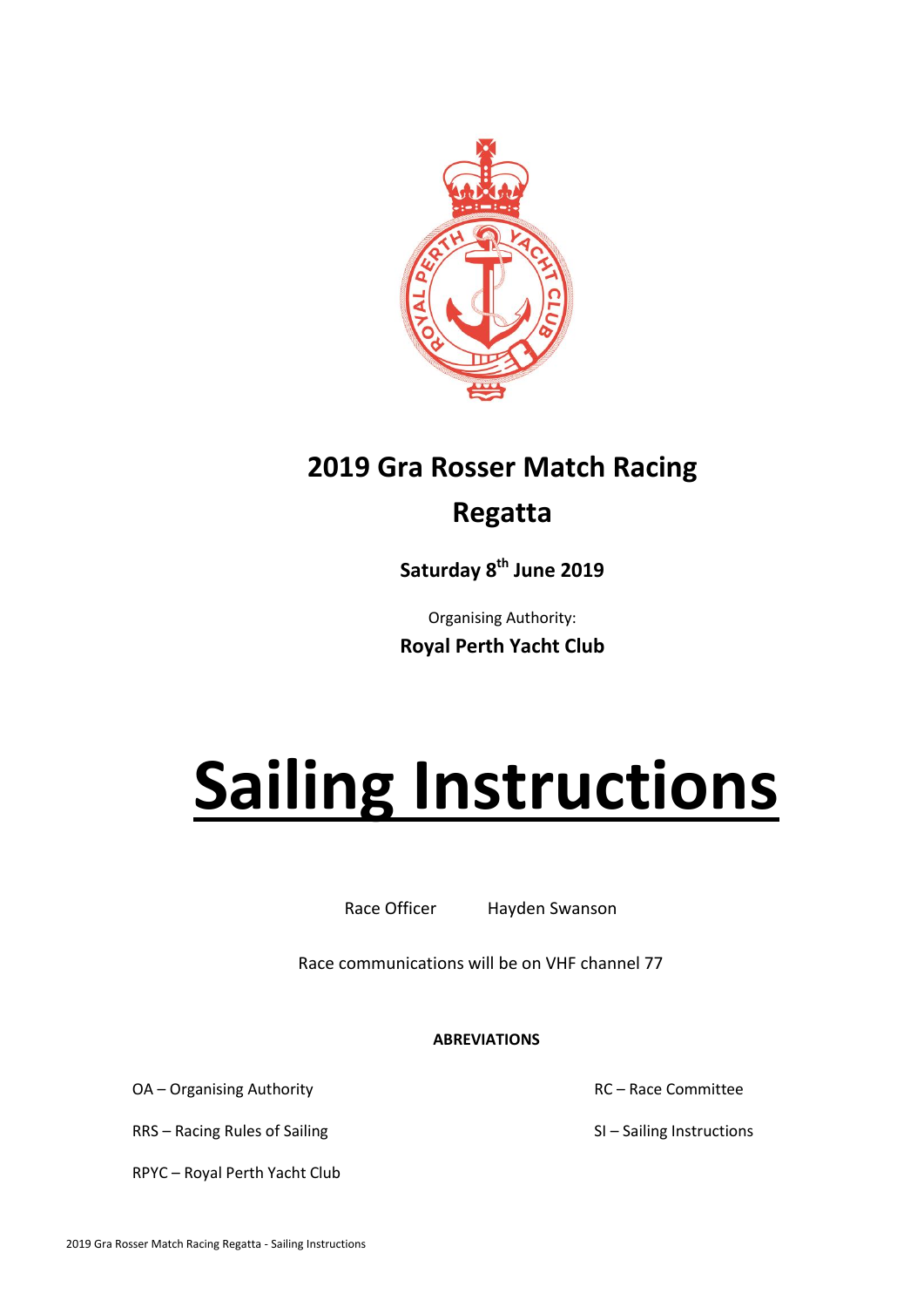# **1.0 RULES**

1.1 The event will be governed by:

(a) The rules as defined in the Racing Rules of Sailing (RRS) including Appendix C.

(b) The rules for the handling of the boats (Appendix B). Class rules shall not apply.

- 1.2 Add to RRS 41: (e) help to recover from the water and return on board a crew member, provided the return on board is at the approximate location of the recovery.
- 1.3 Add after the first sentence of Appendix A5 'When one of the boats in a match fails to sail the course in accordance with rule 28.1, she shall be scored DNF without a hearing'.
- 1.4 Delete Rule C6.3 and replace with: " A boat intending to request redress because of circumstances that arise while she is racing or in the finishing area , shall clearly display a red flag as soon as possible after she becomes aware of those circumstances, but no later than two minutes after finishing or retiring."
- 1.5 If one boat has finished a match and the other boat has a penalty outstanding, the umpires may signal under RRS C5.5 that the penalty is cancelled. (This changes Rule RRS C7.4)
- 1.6 When the umpires proceed under RRS C8.6 they will follow the guidance in SI Appendix D.
- 1.7 Umpiring will be limited to the pre-starts only unless the umpires advise the competitors in a match that their match will be fully umpired. When a match will be fully umpired, Appendix C will apply. Otherwise, Appendix C is modified as follows:
	- (a) Umpiring will cease to apply after boats have started and completed any outstanding penalties.
	- (b) RRS C6.2(c) and C6.5 are deleted and RRS C6.1 and C6.4 are modified so that after the start, a boat may protest another boat under a rule of Part 2, rule 31, rule 42 or rule C7.3 and so that a red flag shall always be an acceptable alternative for flag Y. A boat protesting under these provisions shall keep her protest flag displayed until the protested boat takes a penalty or until she has so informed the umpires after finishing or retiring.
	- (c) RRS C7.2(a) is modified and RRS C7.3(c) does not apply. A boat with an outstanding penalty shall take it as soon as reasonably possible but not before starting.
	- (d) RRS C7.2(b) does not apply. A boat that may have broken a rule while racing shall take a penalty as soon as possible after the incident in accordance with C7.2(a)(1) or (a)(2).
	- (e) Umpires may be on the course acting as observers. The umpires may form part of the Protest Committee and may give evidence at a protest hearing.
	- (f) When a boat protests under the provisions of SI 1.5(b) and the umpires have seen the incident, the umpires may signal as follows:
		- i) A green and white flag with one long sound signal means that the umpires believe that neither boat will be penalised by the Protest Committee.
		- ii) A coloured flag identifying a boat with one long sound signal means that the umpires believe that the identified boat has broken a rule and will be penalised by the Protest Committee.

Competitors are not required to take a penalty when the umpires display a coloured flag but may elect to do so as provided under SI 1.5(d).

# **2.0 ENTRIES AND ELIGIBILITY**

2.1 The regatta is open to all members of RPYC who have submitted an entry form and payment within the time limit as prescribed by the Organising Authority (OA).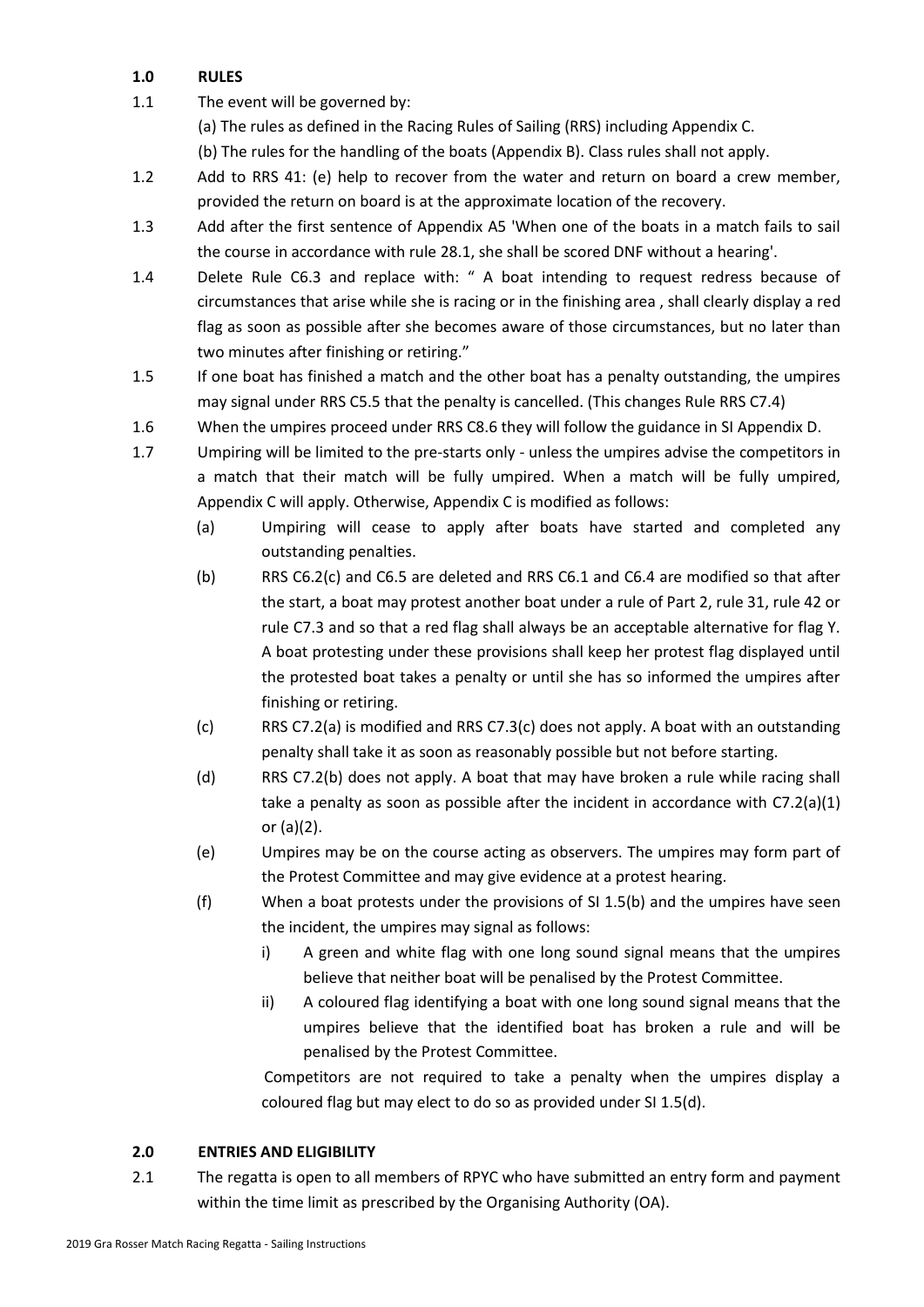- 2.2 Each skipper is responsible for any damage or loss to their boat, unless responsibility is otherwise assigned by the umpires or OA. Attention is drawn to the document distributed regarding the correct care of the boats.
- 2.3 After the warning signal for a match, the registered skipper shall not leave the helm, except in an emergency.

# **3.0 COMMUNICATIONS WITH COMPETITORS**

- 3.1 Notices to competitors will be posted on the official notice board located on the ground floor of the main clubhouse.
- 3.2 Signals made ashore will be displayed from the flagstaff on the Australia II northern ceremonial deck in front of the clubhouse.
- 3.3 When the AP is displayed ashore, '1 minute' is replaced with 'not less than 30 minutes' in the race signal AP.
- 3.4 Skippers shall attend a briefing that will start at 0830 the  $8^{th}$  of June in the RPYC undercroft area, where racing flags and pairing lists will be distributed.

# **4.0 AMENDMENTS TO SAILING INSTRUCTIONS**

- 4.1 Amendments to the Sailing Instructions made ashore will be posted before 0830 on the day of the regatta and will be signed by the Race Officer.
- 4.2 Flag "L" over the numeral pennant of the most recent amendment will be displayed from the shore flagstaff on the Australia II northern ceremonial deck in front of the clubhouse.
- 4.3 Amendments may be made afloat and will be signalled by displaying the third substitute flag with one sound signal from the RC boat. The Race Officer or an umpire may communicate these changes either verbally or in writing.

# **5.0 BOATS AND SAILS**

- 5.1 The event will be conducted in Bakewell White 8 type boats supplied by the OA.
- 5.2 One mainsail, jibs (light and heavy) and spinnaker will be provided with each boat. Sails shall remain on board during the event.
- 5.3 Sails may be substituted by the OA in the event of damage, loss or for any other reason that the OA may deem appropriate.
- 5.4 The sail combination to be used will be signalled from the RC boat at least 5 minutes before the attention signal. No sound signal is required. The signals shall have the following meaning:

| <b>Signal</b> | <b>Flag</b> | Sail Combination to be Used              |  |
|---------------|-------------|------------------------------------------|--|
| None          |             | Light jib + full mainsail + spinnaker    |  |
| Flag J        |             | Heavy jib + full mainsail + spinnaker    |  |
| Flag Z        |             | Heavy jib + full mainsail + no spinnaker |  |

- 5.5 Other restrictions or instructions from the RC may be given to the boats verbally by an umpire. The third substitute flag is not required to be displayed.
- 5.6 The RC will decide which boats are to be used for each stage and when they decide a boat should not be used, the skipper assigned to that boat will be given the temporary use of another boat.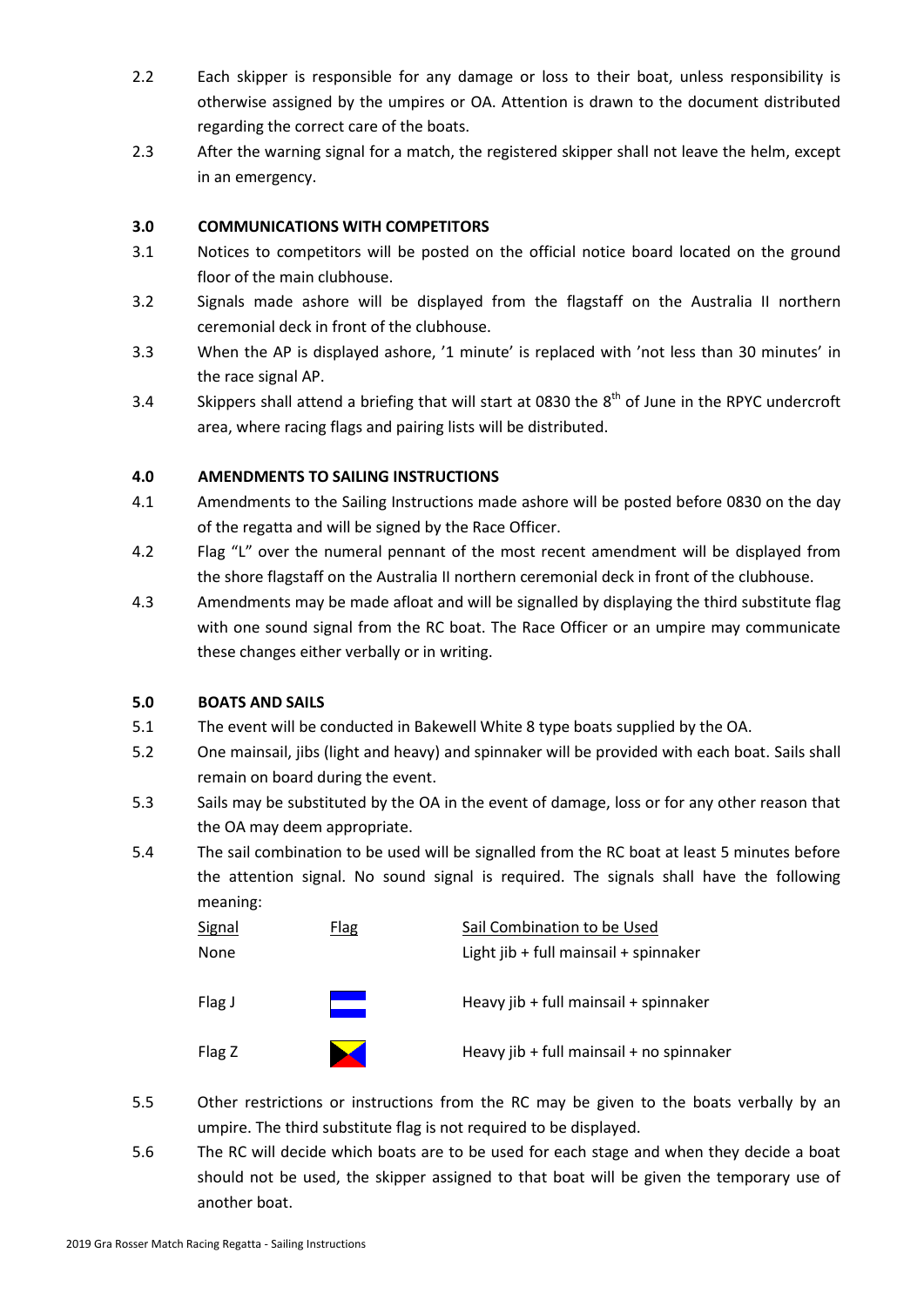5.7 The RC may permit a substitute boat when it is satisfied that the original boat is damaged and that repairs in the time available are not practical.

# **6.0 IDENTIFICATION AND ASSIGNMENT OF BOATS**

- 6.1 Boats will be identified by the bow number and mainsail number.
- 6.2 Boats will be allocated to teams in accordance with the Pairing list which will be made available prior to the regatta.

# **7.0 CREW MEMBERS, NUMBER AND WEIGHT**

- 7.1 The number of crew (including the skipper) shall be four or five. All registered crew shall be aboard during all races.
- 7.2 The total maximum crew weight, determined prior to racing, shall be 437.5kg when wearing at least shorts and shirts. Crew weigh-ins will take place between 0800 and 0830 on Saturday the 8<sup>th</sup> of June in the Sailing Office.
- 7.3 When a registered skipper is unable to continue in the event the RC may authorise an original crew member to substitute.
- 7.4 When a registered crew member is unable to continue in the event the RC may authorise a substitute, temporary substitute or other adjustment that will allow the crew weight to remain within the limits as per 7.2 above.

# **8.0 EVENT FORMAT AND STARTING SCHEDULES**

- 8.1 The event will consist of a single round robin and if time permits, a final series as detailed below:
	- a) Stage 1: A single round robin, the four highest scoring skippers will progress to Stage 2.
	- b) Stage 2: (if time and weather conditions permit) A petit final 3<sup>rd</sup> v 4th and final 1<sup>st</sup> v 2<sup>nd</sup> first to two points.
- 8.3 The number of matches to be sailed on the day will be determined by the RC.
- 8.4 The racing day is scheduled as follows:

| Date      | <b>Time</b>  | <b>Description</b>                    |
|-----------|--------------|---------------------------------------|
| 8/06/2019 | 0800         | Weigh-in for all teams in the Sailing |
|           |              | Office or undercroft                  |
| 8/06/2019 | 0830         | Briefing in the undercroft area       |
| 8/06/2019 | 0915         | Warning signal for first match of the |
|           |              | day, subsequent matches to follow     |
| 8/06/2019 | 1615         | Last warning signal                   |
| 8/06/2019 | After racing | Presentation in RPYC Wardroom         |

- 8.5 The RC may terminate the round robin when, in their opinion, it is impractical to attempt to hold the remainder of the matches under the existing conditions or in the remaining time scheduled.
- 8.6 Each subsequent flight will be started as soon as possible after the previous flight. The attention signal may be made before all competitors in the previous flight have finished.
- 8.7 When a match cannot start at its intended time, the signals and starts of the following matches will remain as originally scheduled, leaving a blank start for the pair not starting. The warning signal for a blank start will be a pink flag and there will be no other signals for the blank start.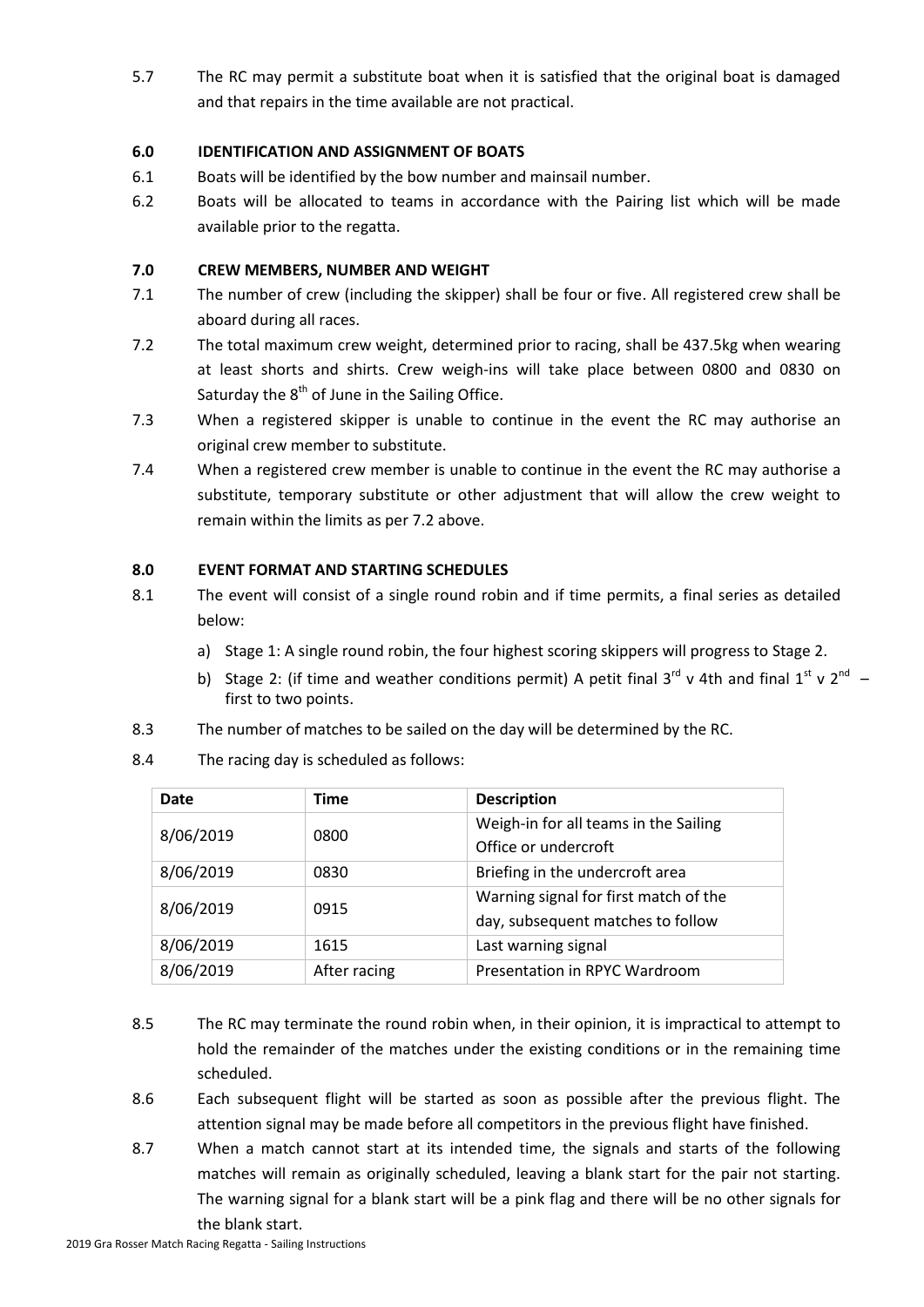8.8 a) In a knock-out series the higher placed skipper from stage 1 in each match shall have the initial starboard entry. Thereafter skippers shall alternate assigned ends for each match. b) When a knock-out series between two skippers has been decided, further matches between these two will not be sailed.

#### **9.0 RACING AREA**

The racing area will be in Matilda Bay adjacent to RPYC.

#### **10.0 THE COURSE**

10.1 The course to be sailed will be indicated on a board displayed on the RC boat at or before the warning signal.

Marks W and L shall be rounded to starboard.

| Course 1 | Start – W– Finish          |
|----------|----------------------------|
| Course 2 | Start – W – L – W - Finish |





10.2 The distance between the windward and leeward marks will be at the discretion of the RC.

#### 10.3 **Description of marks:**

The RC boat will be identified by a Royal Perth Yacht Club burgee The starting and finishing line mark will be a white/black striped buoy. The windward mark and leeward mark will be orange conical inflatable buoys. The replacement marks will be green or yellow conical inflatable buoys.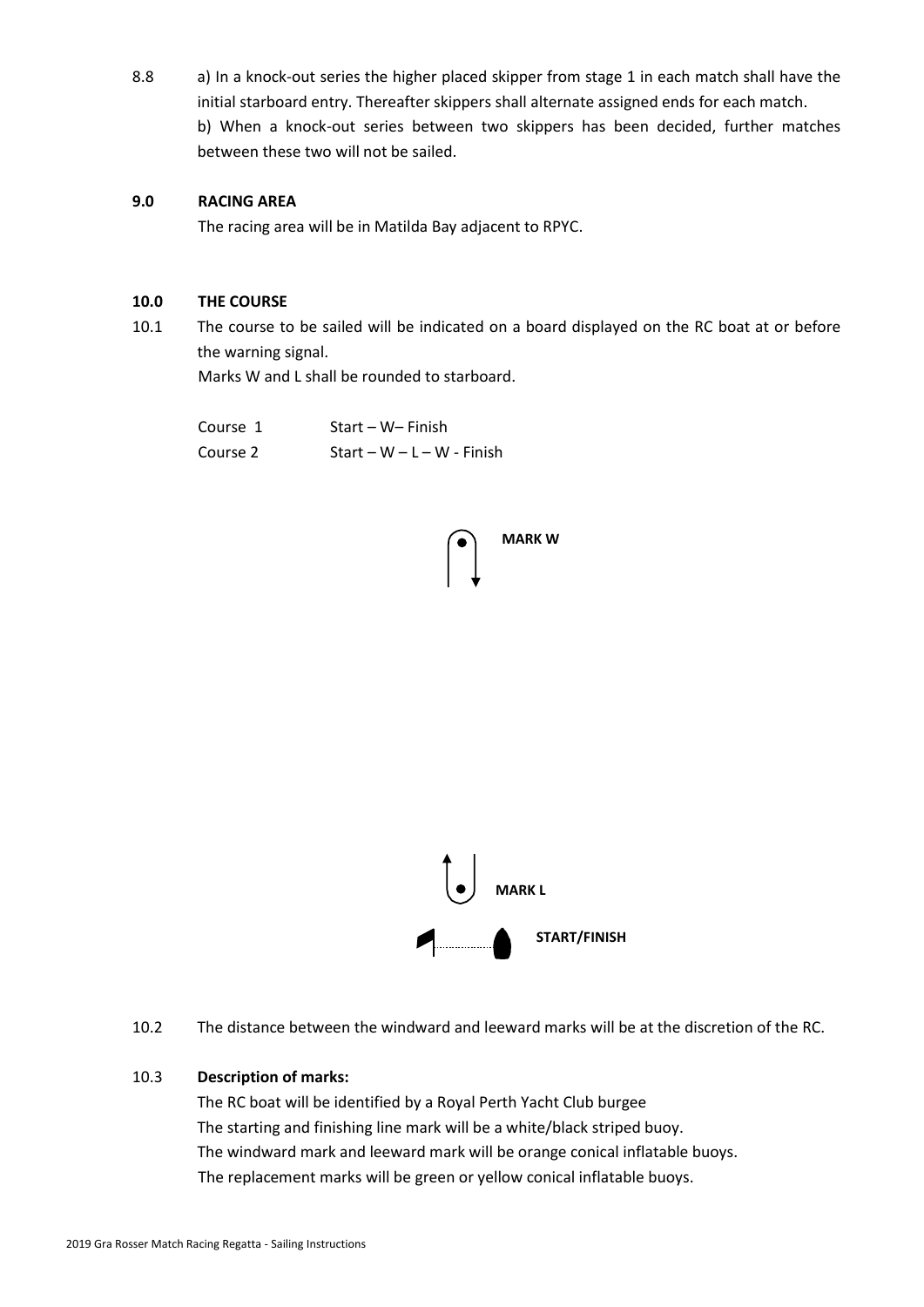# 10.4 **Starting/Finishing Line:**

- a) The starting/finishing line will be a straight line between the course side of the start/finishing mark and a mast or staff displaying an orange flag on the RC boat.
- b) A buoy may be attached to the RC start boat transom. Boats shall not pass between this buoy and the RC boat at any time. This buoy and its mooring line is deemed to be part of the RC boat.

#### 10.5 **Course Limits:**

- a) While racing, no part of a boat shall sail inside the line connecting Knot Spit, the green navigation buoy and Quarry Spit that identify Pelican Rocks shallow water bank, or inside the line between the yellow spar buoys that mark Crawley baths. The lines between the posts and the buoys shall rank as obstructions.
- b) There is no penalty for touching the posts or buoys defining these areas.
- c) A breach of this SI is not open to protest by boats but is subject to action by the umpires in accordance with RRS C8.2 (this changes RRS C6.2 and C8.2). This SI shall only apply to fully umpired matches.

# 10.6 **Abandonment and Shortening:**

- a) RRS 32 is deleted and replaced with: "After the starting signal the RC may abandon or shorten any match for any reason, after consulting with the match umpires when practical."
- b) Within a flight, when a visual signal is displayed over a numeral pennant, the signal applies to that match only.
- c) Abandonment of a match that has started will be signalled by a boat displaying flag 'N' and a numeral flag denoting the match number or by the match umpires approaching the two boats concerned and hailing. This alters Race Signals.

# **11.0 BREAKDOWN AND TIME FOR REPAIRS**

- 11.1 Before the attention signal of the next flight or within two minutes of finishing, whichever is later, a boat may display a green flag to signal breakdown (including damage to the boat, her sails or injury to her crew) and to request a delay to the next start. She shall sail as soon as possible to the starboard side of the RC boat and remain there, unless otherwise directed.
- 11.2 The time allowed for repairs shall be at the discretion of the RC.
- 11.3 Except as provided in SI 11.1, after the Attention Signal, a match will not be postponed or abandoned due to breakdowns or the display of a breakdown/ damage flag.
- 11.4 Repairs will not be made to sail battens
- 11.5 Except when RRS 62.1(b) applies, failure to effect repairs in the time allowed, or breakdowns after the attention signal shall not be grounds for redress. This changes RRS 62.

# **12.0 STARTING PROCEDURE**

- 12.1 RRS C3.1, match starting signals will not apply. The starting system "New Match Racing Start Sequence" as listed in SI Appendix A will apply.
- 12.2 To alert competitors that a flight is about to commence, the next flight number will be displayed on a board accompanied by repeated sound signals approximately one minute before the attention signal.

#### **13 COURSE CHANGES**

13.1 Changes to the course will be made by setting a replacement mark W.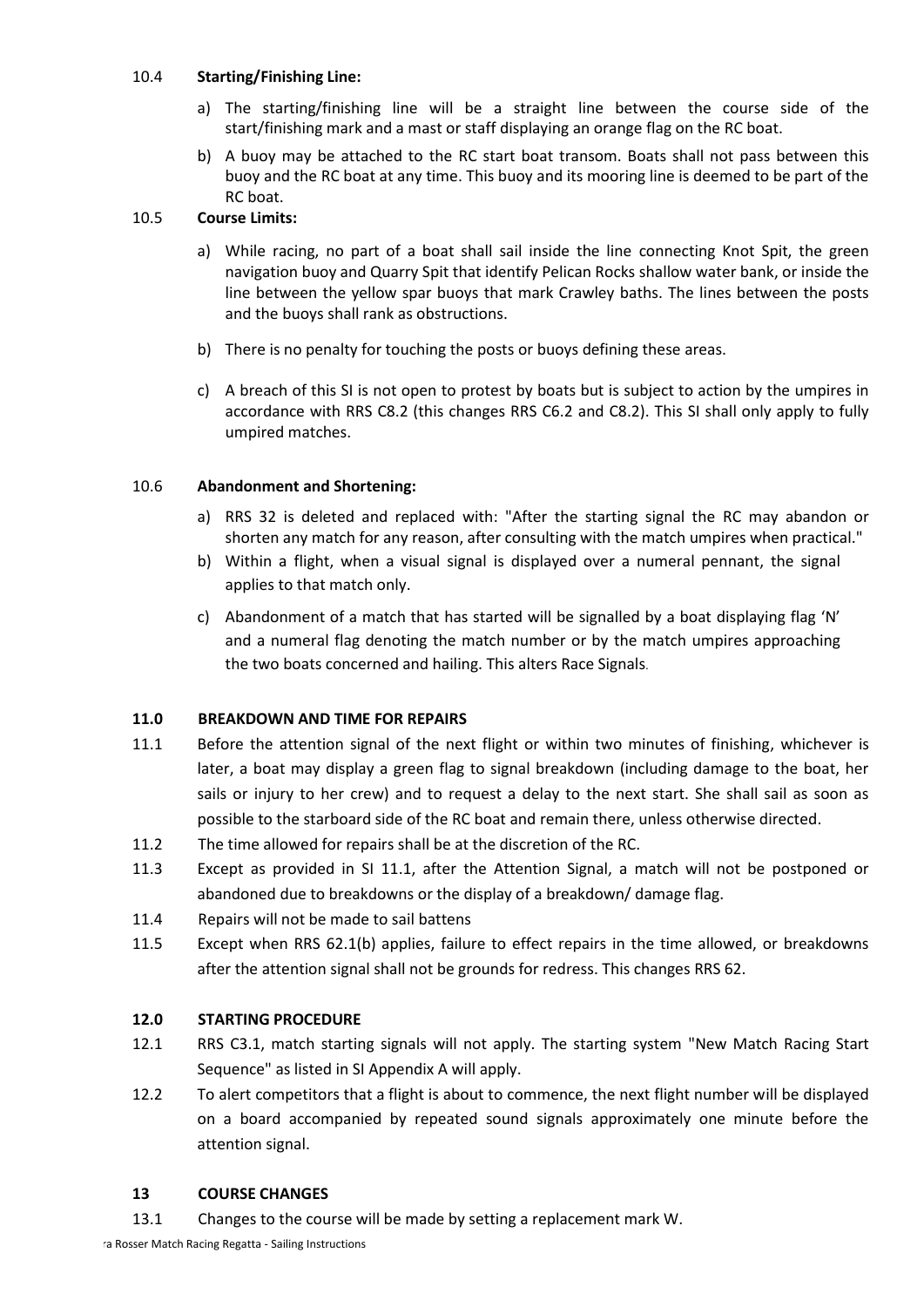# 13.2 **Change of Course Signals (Amends RRS 33 and Race Signals)**

a) Flag C and a coloured flag or shape means; the windward mark has been moved. Sail to the mark of the same colour as this flag or shape.

b) When a change of course after starting only affects some matches, these shall be designated by the appropriate numeral pennant made by a RC boat in the vicinity of Mark L.

#### 13.3 **Signalling Vessel**

a) When a change of course is made for the first leg, the signal shall be displayed from the RC boat with the preparatory signal for each match affected. The preparatory signal will be followed by a series of repetitive sound signals.

b) When a change of course is signalled after the first leg, it shall be displayed from a boat in the vicinity of mark L.

#### **14.0 TIME LIMIT**

A boat that does not finish within five minutes after their opponent has completed the course and finished will be scored DNF. This changes RRS 35 and A5.

#### **15.0 RADIO EQUIPMENT**

Except in an emergency, a boat shall neither make radio transmissions while racing, nor receive radio communications not available to all boats. This restriction also applies to mobile telephones.

#### **16.0 PRIZES**

A trophy for first place and pennants for the  $1<sup>st</sup>$ ,  $2<sup>nd</sup>$  and  $3<sup>rd</sup>$  placed teams will be awarded at a prize-giving ceremony following racing. The ceremony will be held in the RPYC Wardroom and all sailors, supporters and volunteers are encouraged to attend.

#### **17.0 DISCLAIMER OF LIABILITY**

Competitors participate in the regatta entirely at their own risk. See rule 4, Decision to Race. The OA will not accept any liability for material damage or personal injury or death sustained in conjunction with or prior to, during or after the regatta.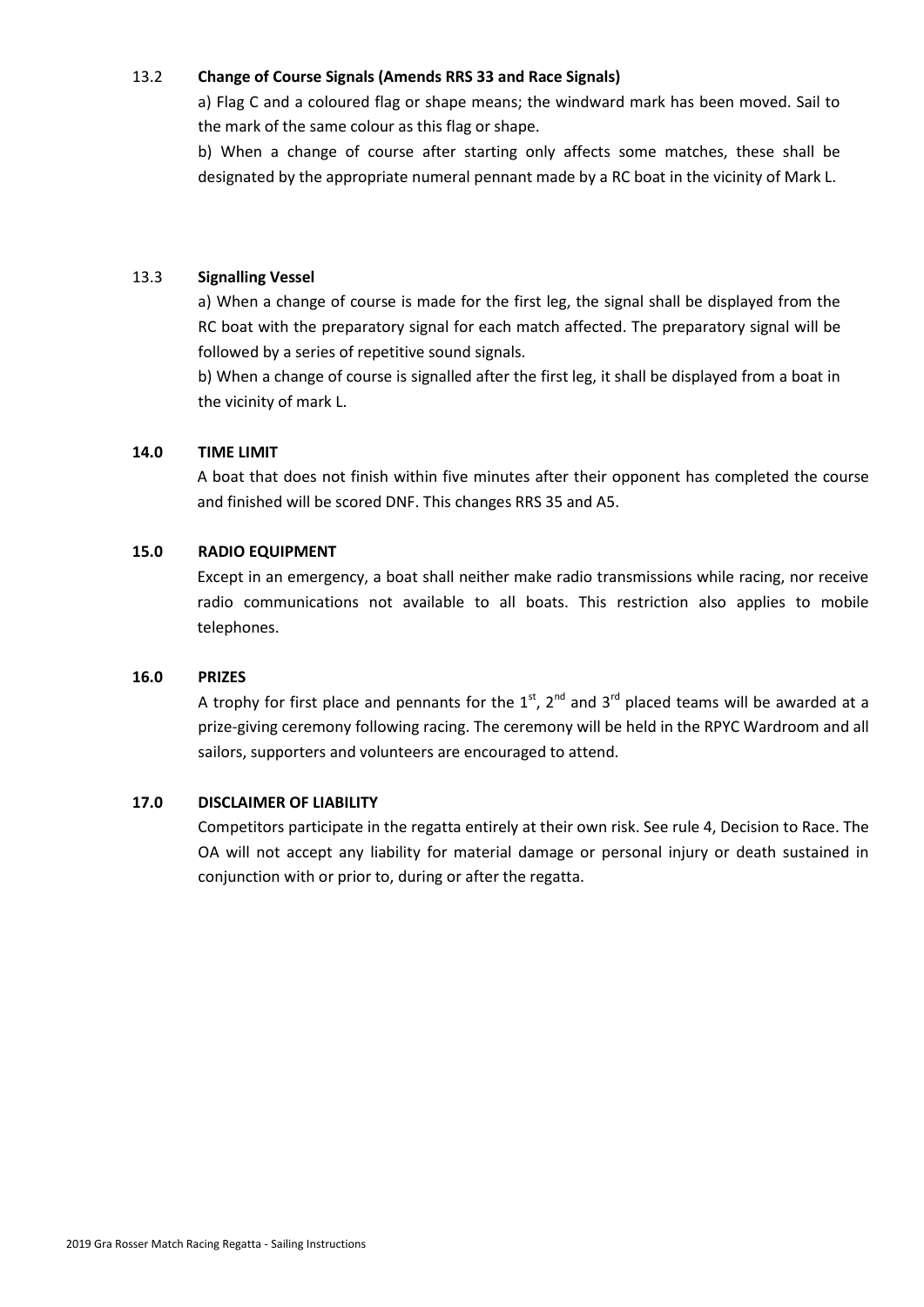# **Appendix A – New Match Racing Start Sequence**

To replace RRS Appendix C 3.1

| <b>Time</b><br>(Minutes)                                                                                                                                         | <b>Minutes</b><br>to Start | Sound            | Flags/Boards                                 | Signal                                                              | Match 1                              | <b>Match 2</b>   | Match <sub>3</sub> |
|------------------------------------------------------------------------------------------------------------------------------------------------------------------|----------------------------|------------------|----------------------------------------------|---------------------------------------------------------------------|--------------------------------------|------------------|--------------------|
| $-1$                                                                                                                                                             |                            | Repeated<br>Horn | $1$ to $30$                                  | White board displaying<br>Flight number<br>"AP" Down (if displayed) | Alert                                | <b>Alert</b>     | Alert              |
| $\mathbf 0$                                                                                                                                                      | $\overline{7}$             | Horn             | 7                                            | Flag "7" 1                                                          | <b>Attention</b>                     | <b>Attention</b> | <b>Attention</b>   |
| 1                                                                                                                                                                | 6                          | none             | 6                                            | Flag "7" ↓ Flag "6" 1                                               |                                      |                  |                    |
| $\mathbf{2}$                                                                                                                                                     | 5                          | Horn             | <b>Match</b><br>5<br>1                       | Flag "6" ↓ Flag "5" 1<br>Match Board "1" 1                          | Warning                              |                  |                    |
| 3                                                                                                                                                                | 4                          | Horn             | 4                                            | Flag "5" ↓, Flag "4" 1                                              | Preparatory                          |                  |                    |
| 4                                                                                                                                                                | 3                          | none             | 3                                            | Flag "4" ↓, Flag "3" ↑                                              |                                      |                  |                    |
| 5                                                                                                                                                                | $\mathbf{2}$               | ***Horn          | 2                                            | Flag "3"↓, Flag "2" 1<br>***Blue<br>or Yellow<br>or Both            | Held until<br>penalty or<br>1 minute |                  |                    |
| 6                                                                                                                                                                | 1                          | Horn             | 1                                            | Flag "2" ↓, Flag "1" ↑,                                             | 1 minute                             |                  |                    |
| $\overline{7}$                                                                                                                                                   | 0, 5                       | Horn             | <b>Match</b><br>5<br>$\overline{\mathbf{2}}$ | Flag "1" ↓, Flag "5" 1,<br>Match Board "2" 1,<br>Match Board "1" V  | <b>Start</b>                         | Warning          |                    |
| 8                                                                                                                                                                | 4                          | Horn             | 4                                            | Flag "5" ↓, Flag "4" 1                                              |                                      | Preparatory      |                    |
| 9                                                                                                                                                                | $\overline{3}$             | none             | 3                                            | Flag "4" ↓, Flag "3" 1                                              |                                      |                  |                    |
| 10                                                                                                                                                               | $\overline{2}$             | ***Horn          | 2                                            | Flag "3"↓, Flag "2" 1<br>***Blue<br>or Yellow<br>or Both            |                                      |                  |                    |
| 11                                                                                                                                                               | 1                          | Horn             | 1                                            | Flag "2" ↓, Flag "1" 1,                                             |                                      | 1 minute         |                    |
| 12                                                                                                                                                               | 0, 5                       | Horn             | <b>Match</b><br>5<br>$\overline{\mathbf{A}}$ | Flag "1" ↓, Flag "5" 1,<br>Match Board "3" 1,<br>Match Board "2" ↓  |                                      | <b>Start</b>     | Warning            |
| 13                                                                                                                                                               | 4                          | Horn             | 4                                            | Flag "5" ↓, Flag "4" 1                                              |                                      |                  | Preparatory        |
| 14                                                                                                                                                               | $\mathbf{3}$               | none             | 3                                            | Flag "4" ↓, Flag "3" 1                                              |                                      |                  |                    |
| 15                                                                                                                                                               | $\overline{2}$             | ***Horn          | 2                                            | Flag "3"↓, Flag "2" 1<br>***Blue<br>or Yellow<br>or Both            |                                      |                  |                    |
| 16                                                                                                                                                               | 1                          | Horn             | 1                                            | Flag "2" ↓, Flag "1" ↑,                                             |                                      |                  | 1 minute           |
| 17                                                                                                                                                               | $\bf{0}$                   | Horn             |                                              | Flag "1" ↓<br>Match Board "3" ↓                                     |                                      |                  | <b>Start</b>       |
| *** indicates that the sound signal will not be made if, at the time, yachts have complied<br>with the pre-start entry requirements of appendix C paragraph 4.2. |                            |                  |                                              |                                                                     |                                      |                  |                    |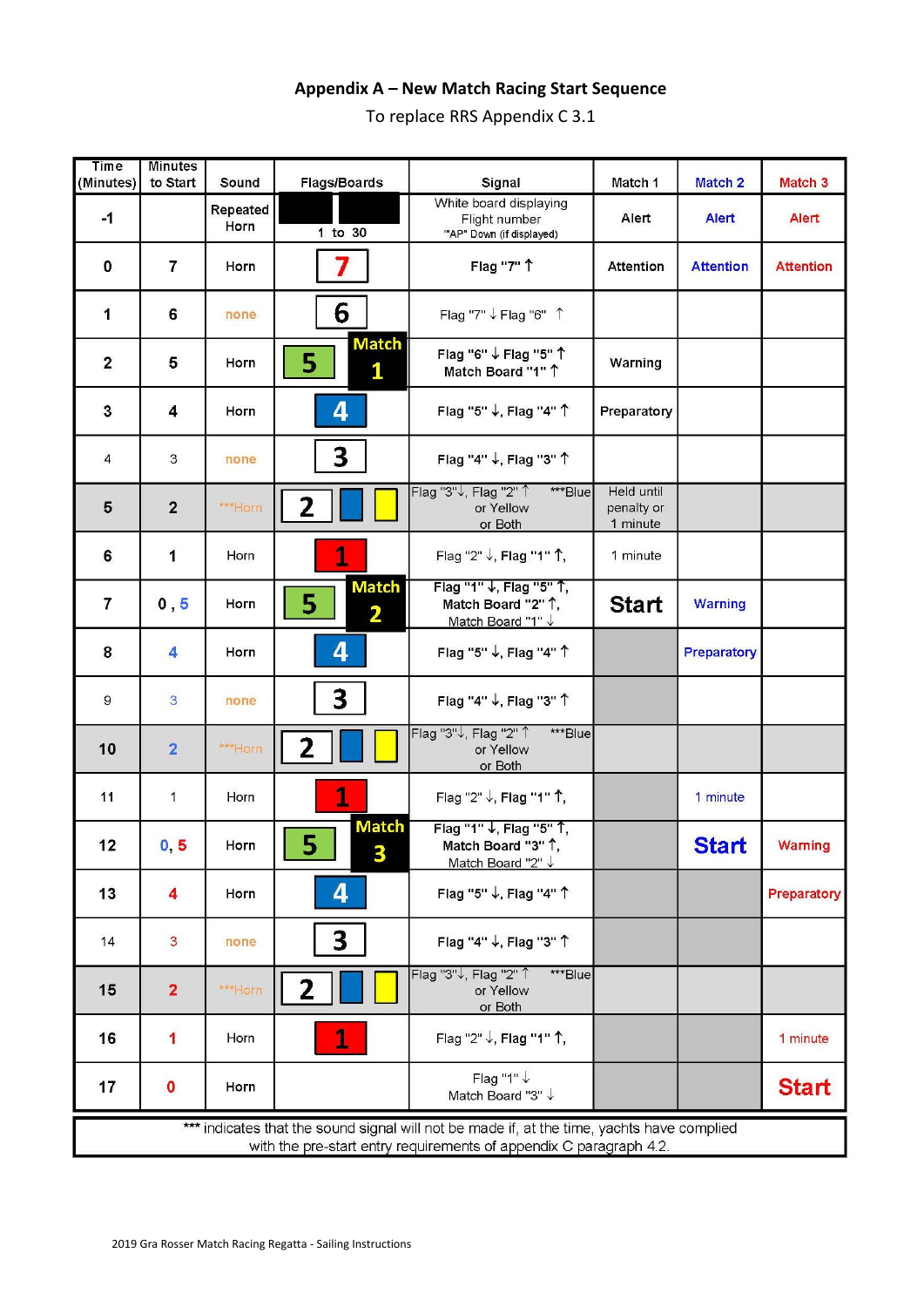# **Appendix B – Handling Boats**

# **1 GENERAL**

While all reasonable steps are taken to equalise the boats, variations will not be grounds for redress. This changes RRS 62.

#### **2 PROHIBITED ITEMS AND ACTIONS**

- 2.1 Except in an emergency or to prevent damage or injury, or when directed by an umpire or the RC otherwise, the following are prohibited:
- 2.2 Any additions, omissions or alterations to the equipment supplied.
- 2.3 Any use of equipment for a purpose other than intended or specifically permitted.
- 2.4 The replacement of any equipment without the sanction of the RC.
- 2.5 Sailing the boat in a manner that is reasonable to predict that significant further damage would result.
- 2.6 Moving equipment from its normal stowage position except when being used.
- 2.7 Boarding a boat without prior permission.
- 2.8 Taking a boat from its berth or morning without having paid the required damage deposit or having permission from the RC, or when 'AP' is displayed ashore.
- 2.9 Hauling out a boat or cleaning surfaces below the waterline.
- 2.10 Attaching line to the fabric of spinnakers.
- 2.11 Using any other lines excluding sheets to assist with leverage.
- 2.12 Perforating sails, even to attach tell-tales.
- 2.13 Radio transmission (including mobile phones), except to report damage or in response to a request from the RC.
- 2.14 Adjusting or altering the tension of standing rigging.
- 2.15 Using a winch to adjust the mainsheet or vang.
- 2.16 Omitting any headsail car or turning block before sheeting into the cleat.
- 2.17 The use of electronic equipment other than watches.
- 2.18 Using the spinnaker pole to wing out the headsail.
- 2.19 Marking directly on the hull or deck with permanent ink.
- 2.20 Using the shrouds above the turnbuckle to facilitate tacking or gybing, or the aid in the projection of a crew member is prohibited.
- 2.21 A breach of SI Appendix C 2.18 and C 2.20 is not open to protest by boats but is subject to action by the umpires in accordance with RRS C8.2. This changes RRS C6.2 and C8.2.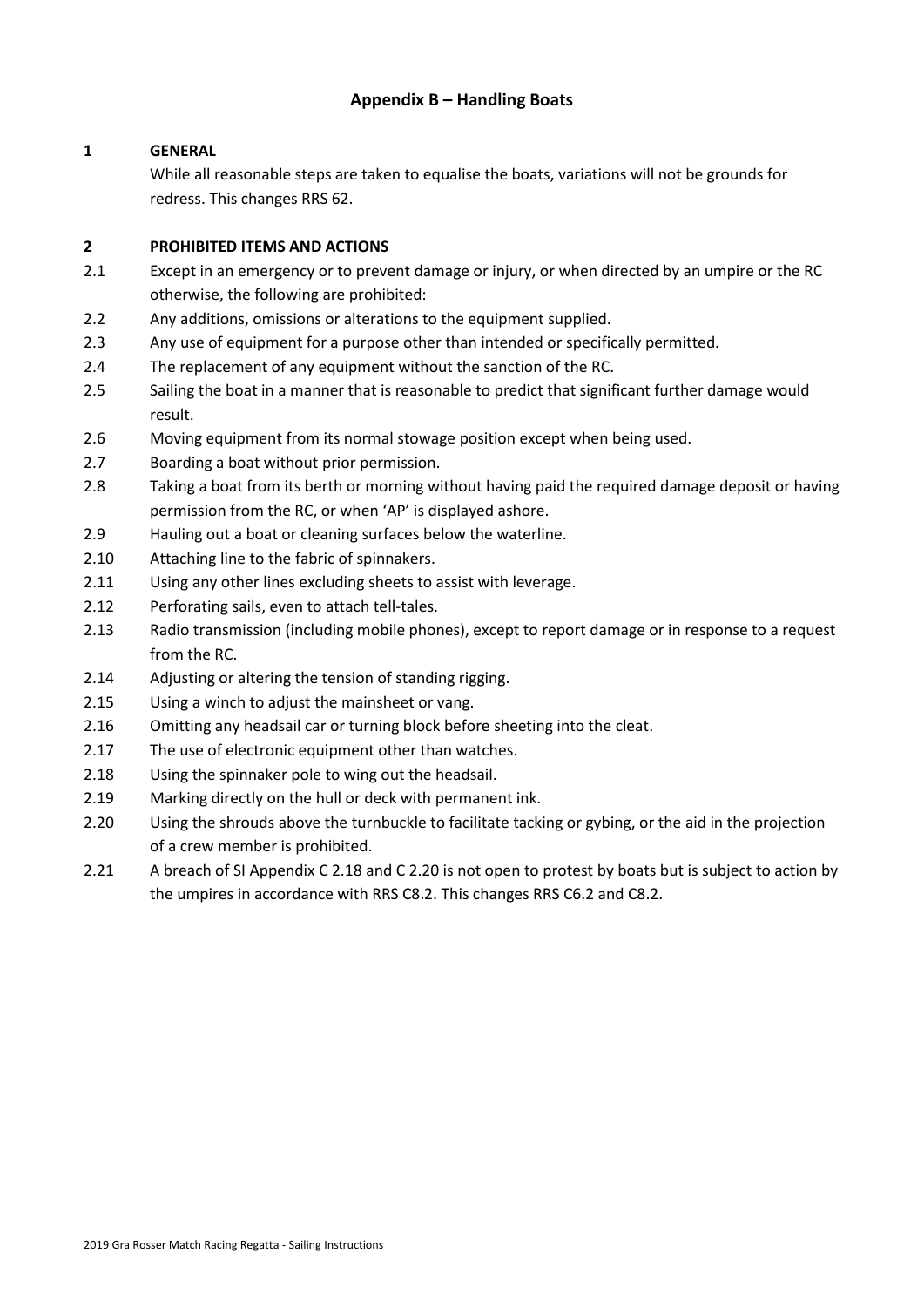#### **3 PERMITTED ITEMS AND ACTIONS**

The following are permitted:

Taking a bag on board containing:

- a) Basic hand tools
- b) Adhesive tape
- c) Line (elastic or otherwise 4mm diameter or less)
- d) Marking pens
- e) Tell-tale material
- f) Watch, timer and hand-held compass
- g) Shackles and clevis pins
- h) Velcro tape
- i) Spare flags

Using the items in 3.1 to:

- a) Prevent the fouling of lines, sails and sheets
- b) Attach tell-tales
- c) Prevent sails being damaged or falling overboard
- d) Mark control settings (including on halyards and sheets)
- e) Make minor repairs
- f) Make signals as per RRS Appendix C6

# **4 MANDATORY ITEMS AND ACTIONS**

The following are mandatory:

a) The completion of a written damage report, which shall be submitted to the RC representative before leaving a boat, even if no damage or loss is recorded. The report shall include any damage or loss of equipment, however minimal or slight, and shall include advice on matters which could potentially result in damage, danger or disadvantage to the boat in future matches.

At the end of each sailing day:

- a) Folding, bagging and placement of the sails as directed.
- b) Leaving the boat in the same state of cleanliness as when it was boarded that day.
- c) At the end of each day for a particular boat the crew shall clean the boat (cabin and decks), remove all trash, remove all tape and marks and use a bucket and sponge to remove any water from the bilge.
- d) Any requests to alter, in any way, the equipment on a boat shall be made in writing and worded to permit a yes/no answer.
- e) Complying with any regulations, including speed restrictions and navigation marks, while leaving or returning to the berth and mooring.
- f) A breach of SI Appendix C 4.2 and 4.3 will be considered damage and the cost of rectification will be deducted from the damage deposit.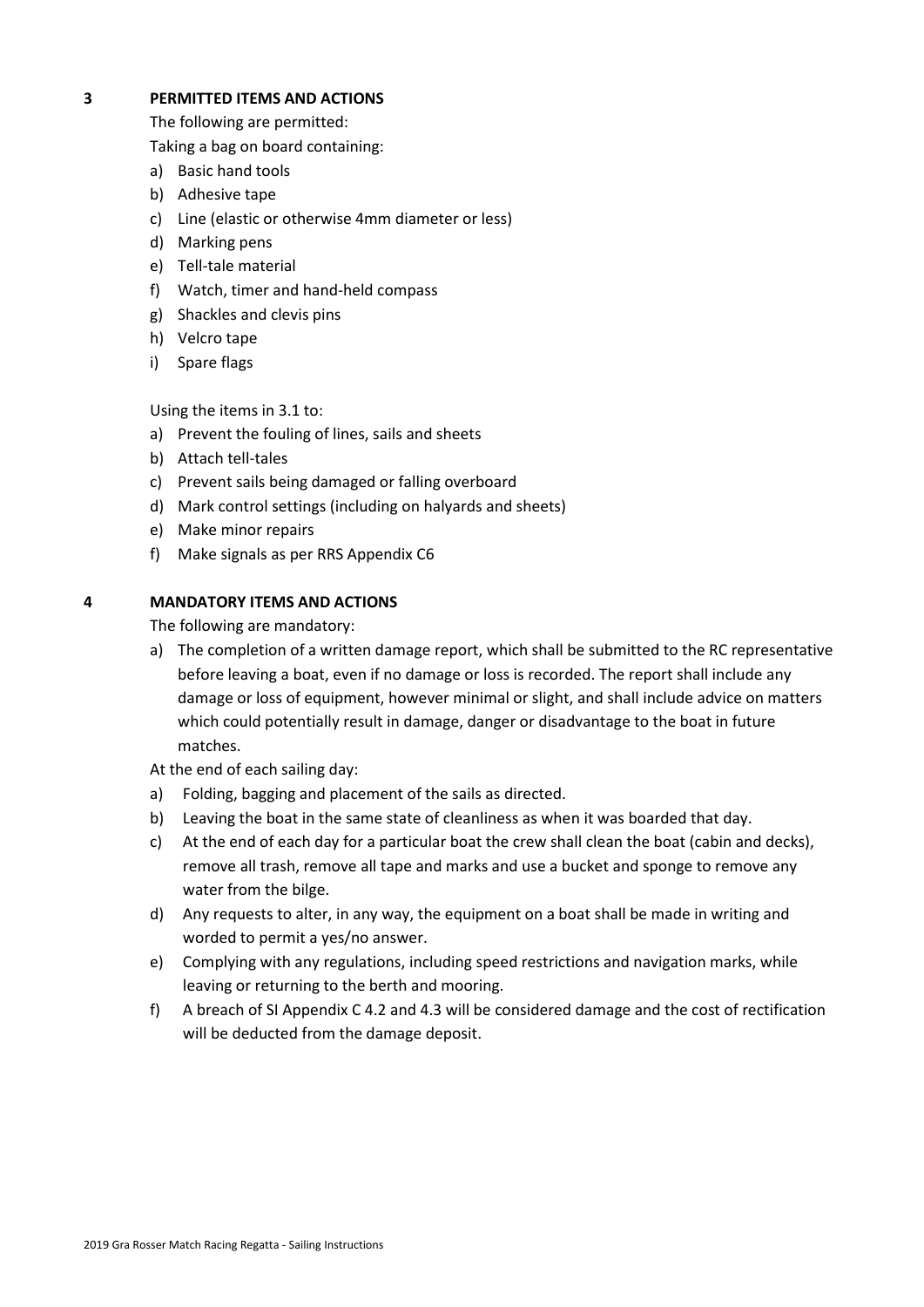# **Appendix C – Equipment List**

The following non-fixed items, provided by the OA, are to be carried on board at all times in their designated place while sailing. Any loss shall be reported on the daily damage report.

#### **Sails and Sailing Equipment**

- Mainsail and set of battens
- Standard jib sail
- Standard genoa sail
- Spinnaker
- Two winch handles
- One spinnaker pole
- Two spinnaker sheets
- Two headsail sheets
- Two tweaker lines
- Tiller extension

#### **Safety Gear, Tools and Other Equipment**

- One set of flags
- One bucket and lanyard with sponge
- Tow rope
- Anchor
- Life buoy (to be placed on back of boat)